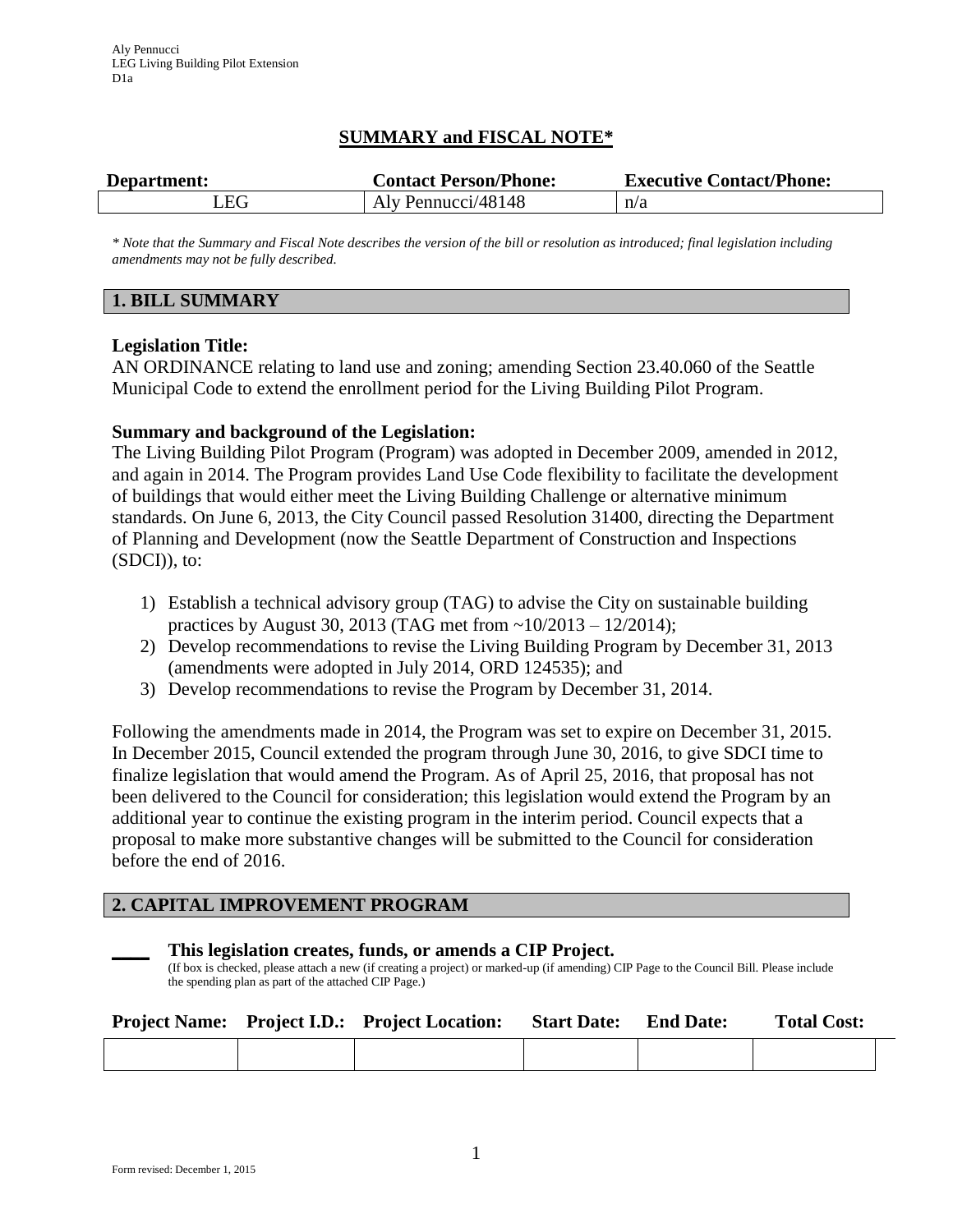# **3. SUMMARY OF FINANCIAL IMPLICATIONS**

Please check one:



**\_\_\_\_ This legislation has direct financial implications***.* (If the legislation has direct fiscal impacts (appropriations, revenue, positions), fill out the relevant sections below. If the financial implications are indirect or longer-term, describe them in narrative in the "Other Implications" section.)

## **\_\_x\_\_ This legislation does not have direct financial implications.**

(Please skip to "Other Implications" section at the end of the document and answer questions a-i.)

| Budget program(s) affected:                  |                         |                                |                               |      |  |
|----------------------------------------------|-------------------------|--------------------------------|-------------------------------|------|--|
|                                              |                         | <b>General Fund \$</b>         | Other \$                      |      |  |
| <b>Estimated \$ Appropriation</b><br>change: | 2016                    | 2017                           | 2016                          | 2017 |  |
|                                              |                         | <b>Revenue to General Fund</b> | <b>Revenue to Other Funds</b> |      |  |
| <b>Estimated \$ Revenue change:</b>          | 2016                    | 2017                           | 2016                          | 2017 |  |
|                                              | <b>No. of Positions</b> |                                | <b>Total FTE Change</b>       |      |  |
| <b>Positions affected:</b>                   | 2016                    | 2017                           | 2016                          | 2017 |  |
|                                              |                         |                                |                               |      |  |
| Other departments affected:                  |                         |                                |                               |      |  |

#### **3.a. Appropriations**

## **\_\_\_\_ This legislation adds, changes, or deletes appropriations.**

(If this box is checked, please complete this section. If this box is not checked, please proceed to Revenues/Reimbursements.)

| <b>Fund Name and</b><br>number | Dept | <b>Budget Control</b><br>Level Name/#* | 2016<br>Appropriation<br><b>Change</b> | 2017 Estimated<br>Appropriation<br><b>Change</b> |
|--------------------------------|------|----------------------------------------|----------------------------------------|--------------------------------------------------|
|                                |      |                                        |                                        |                                                  |
| <b>TOTAL</b>                   |      |                                        |                                        |                                                  |

**\****See budget book to obtain the appropriate Budget Control Level for your department.*

(This table should reflect appropriations that are a direct result of this legislation. In the event that the project/programs associated with this ordinance had, or will have, appropriations in other legislation please provide details in the Appropriation Notes section below. If the appropriation is not completely supported by revenue/reimbursements listed below, please identify the funding source (e.g. available fund balance) to cover this appropriation in the notes section. Also indicate if the legislation changes appropriations one-time, ongoing, or both.)

## Appropriations Notes:

#### **3.b. Revenues/Reimbursements**

#### **\_\_\_\_ This legislation adds, changes, or deletes revenues or reimbursements.**

(If this box is checked, please complete this section. If this box is not checked, please proceed to Positions.)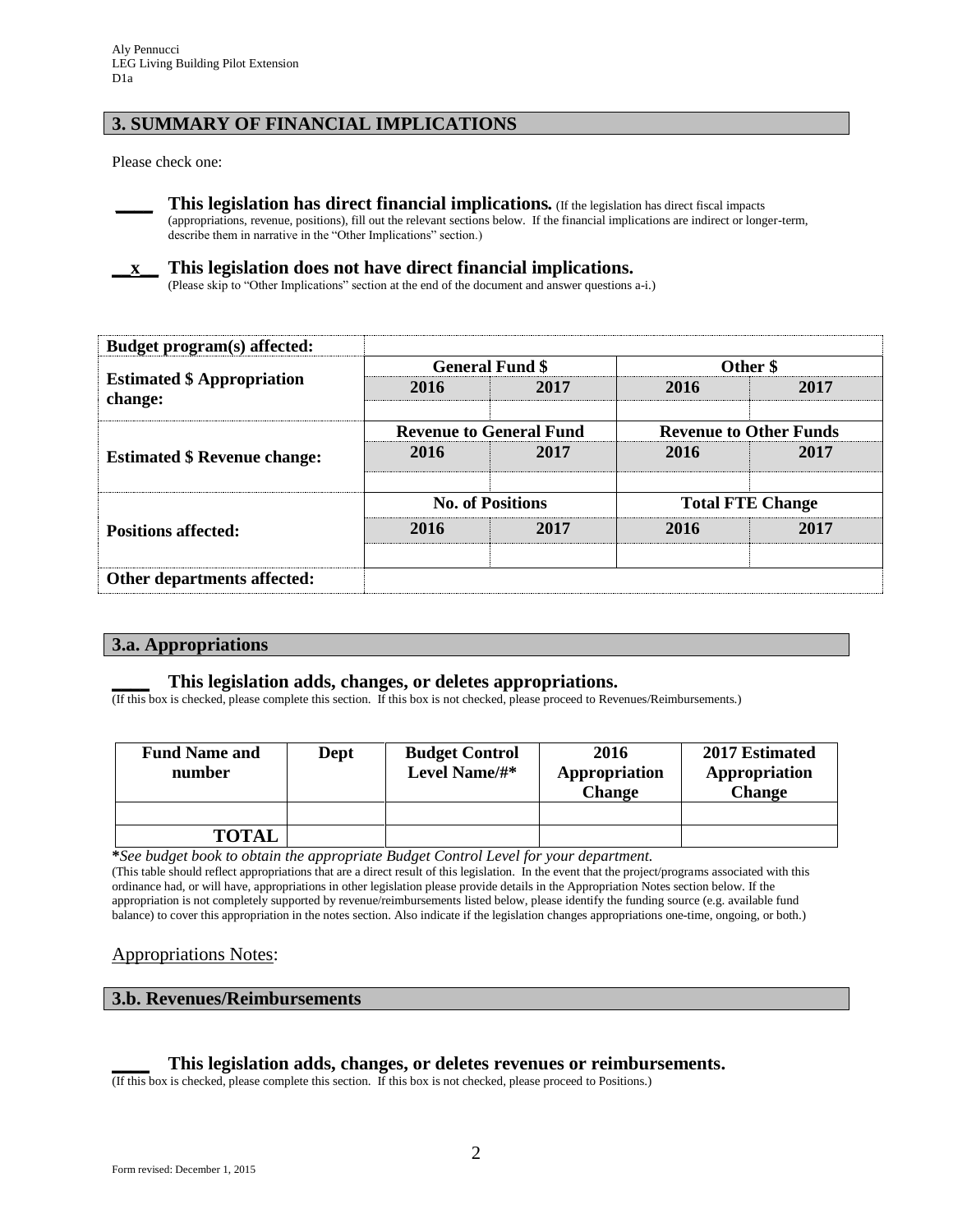# **Anticipated Revenue/Reimbursement Resulting from this Legislation:**

| <b>Fund Name and</b><br><b>Number</b> | <b>Dept</b> | <b>Revenue Source</b> | 2016<br>Revenue | 2017 Estimated<br>Revenue |
|---------------------------------------|-------------|-----------------------|-----------------|---------------------------|
|                                       |             |                       |                 |                           |
| <b>TOTAL</b>                          |             |                       |                 |                           |

(This table should reflect revenues/reimbursements that are a direct result of this legislation. In the event that the issues/projects associated with this ordinance/resolution have revenues or reimbursements that were, or will be, received because of previous or future legislation or budget actions, please provide details in the Notes section below. Do the revenue sources have match requirements? If so, what are they?)

### Revenue/Reimbursement Notes:

**3.c. Positions**

### **\_\_\_\_ This legislation adds, changes, or deletes positions.**

(If this box is checked, please complete this section. If this box is not checked, please proceed to Other Implications.)

# **Total Regular Positions Created, Modified, or Abrogated through this Legislation, Including FTE Impact:**

| <b>Position # for</b><br><b>Existing</b><br><b>Positions</b> | <b>Position Title &amp;</b><br>Department* | <b>Fund</b><br>Name $\&$ # | Program<br>& BCL | PT/FT | 2016<br><b>Positions</b> | 2016<br><b>FTE</b> | Does it sunset?<br>(If yes, explain below<br>in Position Notes) |
|--------------------------------------------------------------|--------------------------------------------|----------------------------|------------------|-------|--------------------------|--------------------|-----------------------------------------------------------------|
|                                                              |                                            |                            |                  |       |                          |                    |                                                                 |
|                                                              |                                            |                            |                  |       |                          |                    |                                                                 |
|                                                              |                                            |                            |                  |       |                          |                    |                                                                 |
| <b>TOTAL</b>                                                 |                                            |                            |                  |       |                          |                    |                                                                 |

*\* List each position separately*

(This table should only reflect the actual number of positions created by this legislation In the event that positions have been, or will be, created as a result of previous or future legislation or budget actions, please provide details in the Notes section below.)

## Position Notes:

## **4. OTHER IMPLICATIONS**

- **a) Does the legislation have indirect or long-term financial impacts to the City of Seattle that are not reflected in the above?** No
- **b) Is there financial cost or other impacts of not implementing the legislation?** No